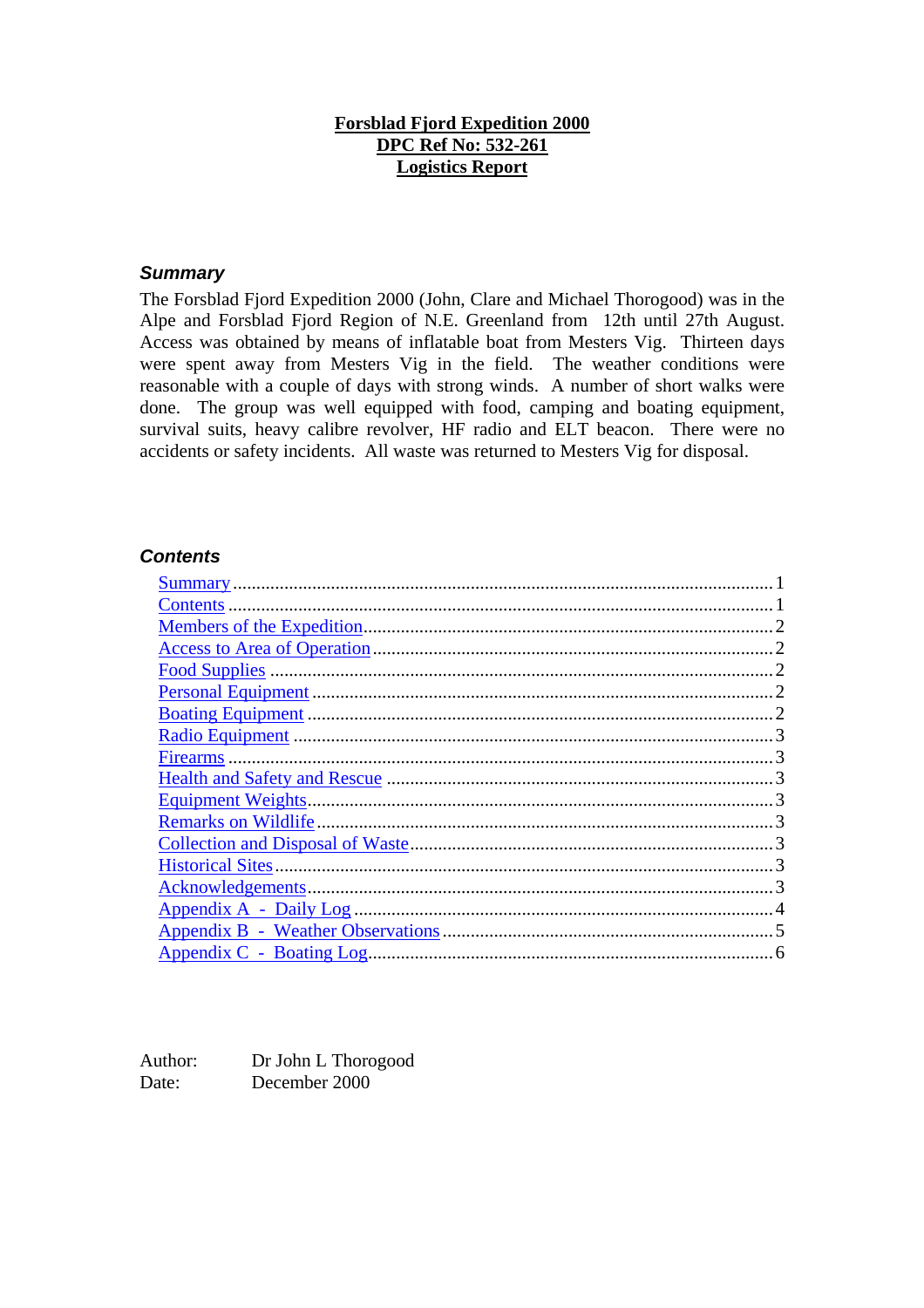# *Members of the Expedition*

Dr John Thorogood Leader Mrs Clare Thorogood Mr Michael Thorogood Gadie House, Leslie INSCH, Aberdeenshire AB52 6NT, UK Tel: +(44)-1464-820-492 Fax: +(44)-1464-820-384 Email: john@gadiehse.demon.co.uk Occupation: Project Manager

#### *Access to Area of Operation*

The expedition members availed themselves of the DPC charter arrangements to fly to and from Mesters Vig. Clare and Michael Thorogood travelling from London and John Thorogood from Stavanger, via Oslo.

After a flight in that was delayed at Constable Pynt due to adverse weather in Mesters Vig, the Group were transported by DPC lorry to Nyhavn, where the boat was assembled and the group set off to Alpefjord and Forsblads Fjords. The area of operation was as follows:

- departed Nyhavn for Alpefjord on  $14<sup>th</sup>$  August, 2000.
- Walked in Spaerre Gl snout region..
- By boat to Schaffhausdalen. Visited Vikingebrae area.
- Walked up Schaffhausdalen.
- Boated to the head of Forsblads Fjord with stop at Kap Michel.
- Camped and walked in Taeskelsdal
- Boated back to Mesters Vig with stop at Kap Pedersen
- Reached Mesters Vig on  $26<sup>th</sup>$ August. Departed on  $27<sup>th</sup>$  August.

The group travelled in the area of operation on foot or by boat. The total boat distance travelled was 189 nautical miles for a total fuel

consumption of 116 L of fuel. Average speed was 13 kts.

#### *Food Supplies*

The team took 16 days of food. Supplies were obtained from supermarkets in the UK and packed into 60L plastic barrels obtained from Kaiser and Kraft, Watford UK. Typical rations consisted of muesli / biscuits each day for breakfast with a hot drink (tea, coffee). Lunch was of a snack - cheese & biscuit, tinned fish, nuts, dried fruit and a chocolate bar. Evening meal consisted of a soup, meat and pasta main dish and a small chocolate bar to finish. Calorific value of the ration was about 2400 per day.

# *Personal Equipment*

The team took with them normal personal wear and camping equipment for Northern European summer mountain conditions. Anticipating generally dry weather, with occasional rain and temperatures from  $+5$  to  $+15$ degC. Cooking was performed on MSR-type pressure stoves powered by kerosene.

The lightweight tent was equipped with valences and was easily secured with rocks against high winds. Standard hill-walking equipment was taken - 50m 9mm climbing rope and crevasse rescue equipment taken but not used, together with crampons and ice axes. Normal three season walking boots were worn.

# *Boating Equipment*

The expedition employed a Bombard Commando C5 inflatable boat with Yamaha 30hp and 4.5 hp (emergency) outboard motors. Fuel was motor fuel obtained from Iceland in 200L drums mixed 50:1 with 2 stroke oil. Fuel was carried in 5x22L and 2x25L plastic cans plus a 25L boat tank. The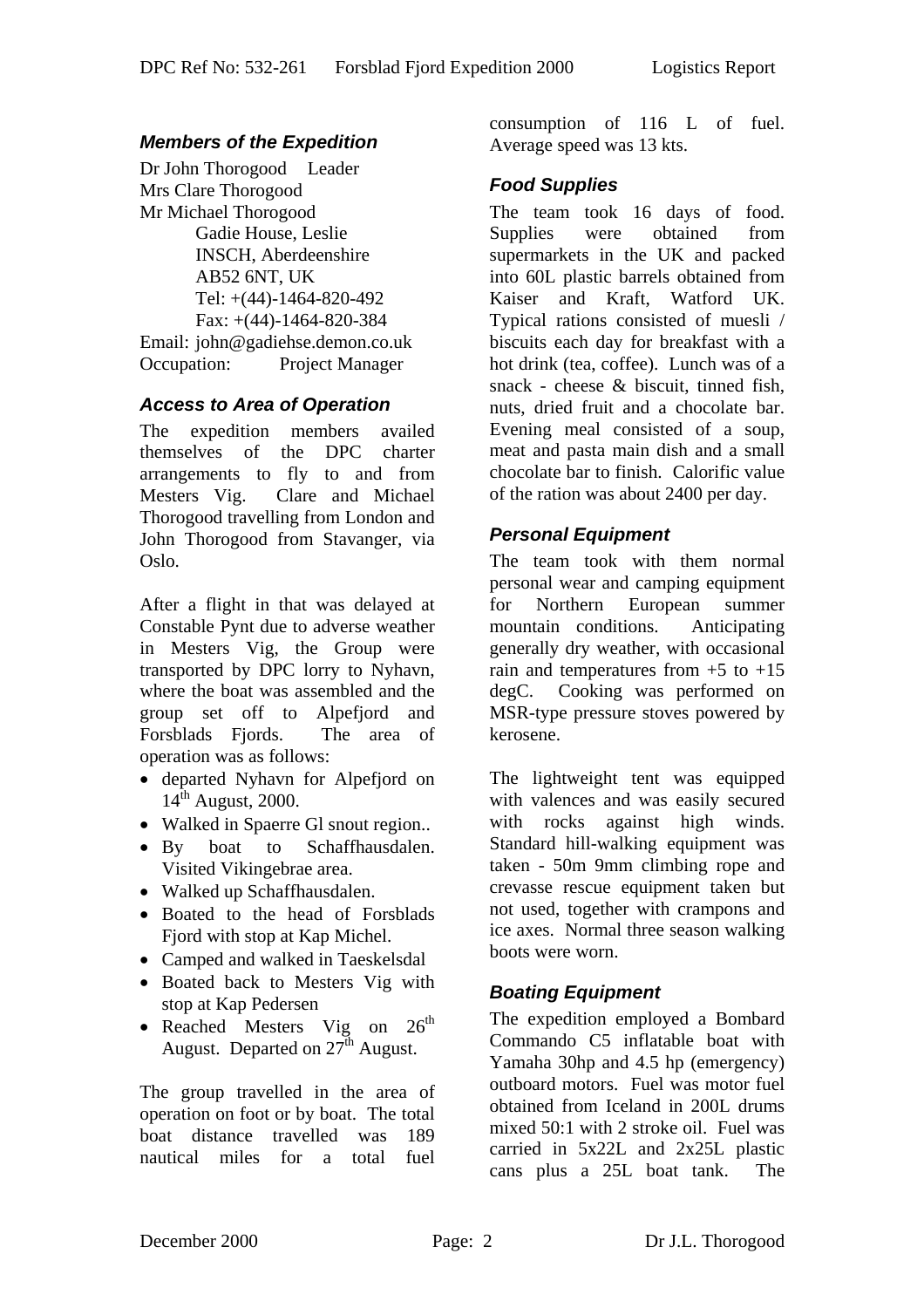emergency engine was tested daily. At the end of the expedition the engines were winterised and stored with the boat in the Expedition Hus at Mesters Vig with permission from Sirius.

Each member of the team was equipped with a helicopter survival suit and a life-jacket.

# *Radio Equipment*

The expedition was granted a permit for and took an HF90 HF light weight radio for listening in to the daily Sirius radio calls. The radio was powered with rechargeable NiCd batteries that were kept topped up with a solar panel. In addition, they took a Tron 1E emergency beacon that radiates on 121.5 MHz. They also took an Icom IC2 airband transceiver. .

#### *Firearms*

The expedition leader has a permit to carry a Smith and Wesson 629 model .44 Magnum revolver. There were no occasions requiring its use even though bear were reported in the region.

# *Health and Safety and Rescue*

There was no illness reported by any of the expedition members. There were no safety incidents encountered during the boating or hill walking activities.

Insurance cover was obtained through the British Mountaineering Council.

# *Equipment Weights*

Total weight of all equipment, people, food, boats, engines and fuel for the two week long trip was 780kg. Summary of weights is as follows:

| <b>Item</b>                | Weight |  |  |
|----------------------------|--------|--|--|
|                            | (kg)   |  |  |
| 3 expedition members       | 250.0  |  |  |
| Outboard motor - 30hp      | 54.0   |  |  |
| Emergency outboard - 4.5hp | 20.0   |  |  |
| Food - 3 adults, 14 days   | 42.0   |  |  |

| Camping, cooking, climbing    | 33.0  |
|-------------------------------|-------|
| Personal Equipment            | 55.0  |
| Bombard C5 boat               | 116.5 |
| Boat equipment                | 20.0  |
| 185L Boat fuel $+4L$ kerosine | 189.0 |
| <b>Total Weight – start</b>   | 779.5 |
| Total Weight – end            | 624.5 |
|                               |       |

#### *Remarks on Wildlife*

No bear were seen. An arctic fox was seen in Taeskelsdal. Significant numbers of muskoxen were seen in both Schaffhausdalen and the western end of the north side of Forsblads Fiord.

#### *Collection and Disposal of Waste*

Human waste was buried. All other packaging and food waste was collected and returned to Mesters Vig for disposal. Tins and glass being sorted and placed in separate containers located at the base.

#### *Historical Sites*

Various tent rings were seen and photographed but left undisturbed. A number of fangsthytte were visited and were left as found with careful checks made to ensure any minor damage was repaired and buildings were secured against bear as far as was practical.

As a point of note, it is recommended that the DPC publish more widely the requirement for expeditions to make good an area after collecting stones for use in securing tents against wind

#### *Acknowledgements*

The Expedition wishes to thank members of Sirius and the DPC Logistics Platform at Mesters Vig for their assistance with loading and transporting the equipment between Mesters Vig and Nyhavn.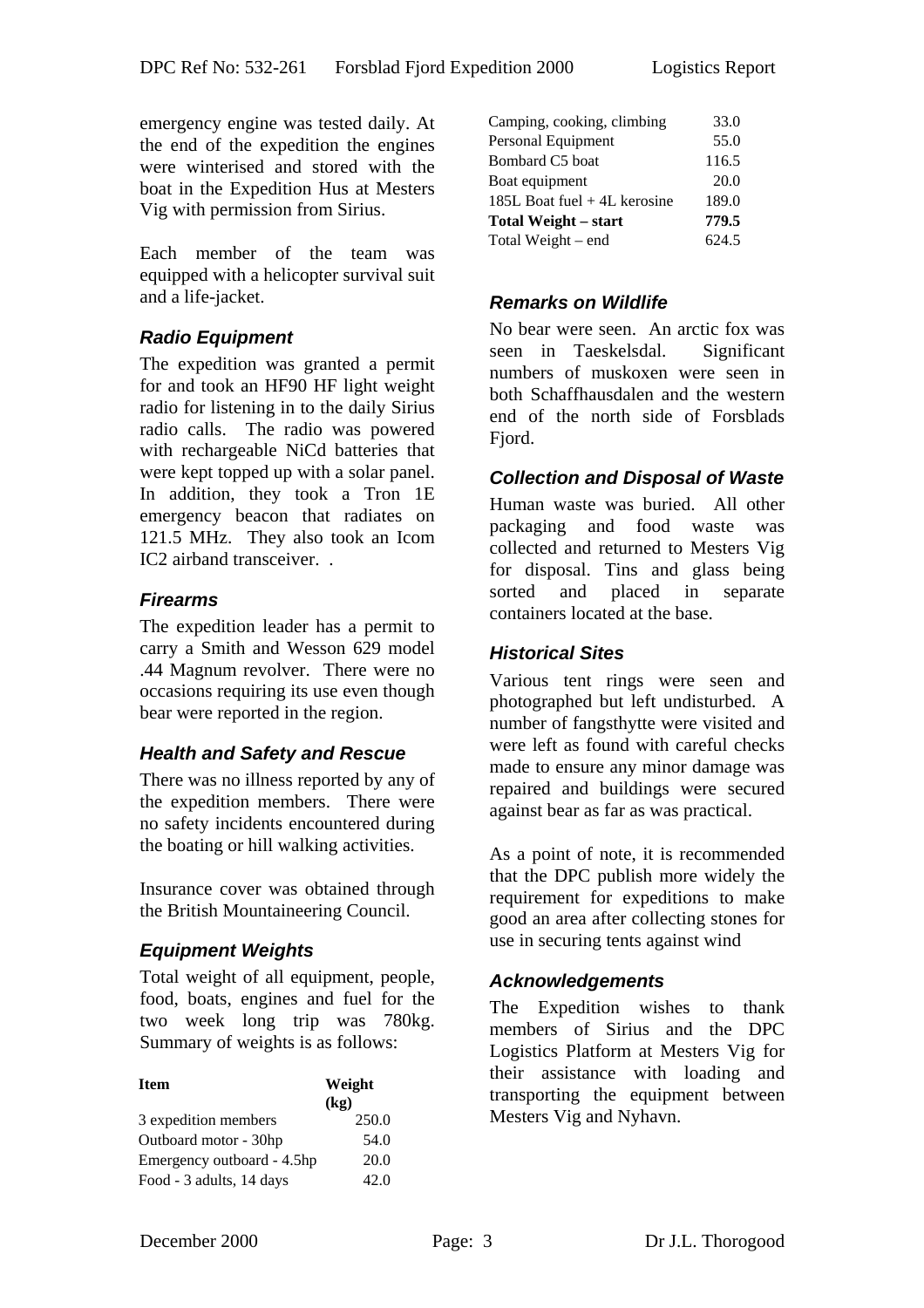#### *Appendix A - Daily Log*

#### **Date Location / Activity**

11-AugTravel to Iceland, stay in Akureyri.

- 12-AugFly Akureyri Constable Pynt. Weather prevented arrival at Mesters Vig. Camped near CP.
- 13-AugFly: Constable Pynt Mesters Vig. Sort out equipment, check boat gear & fuel
- 14-AugBy lorry to Nyhavn. Make boat ready. Depart Nyhavn at noon. To head of Alpefjord with stop at Kap Petersen.

15-AugHead of Alpefjord: walked over Spaerre Gl snout

- 16-AugMoved camp to Schaffhausdalen. Climbed to 735m up side valley
- 17-AugReturned to head of Alpefjord campsite to collect some lost gear. Visited Vikingebrae shout . Walked up lateral moraines.

18-AugWalked up Schaffhausdalen for about 15km. Encounter with lone bull muskox

19-AugMoved camp to Kap Machel - beached boat & waited for wind to die down.

20-AugMoved camp to head of Forsblads Fjord on fan to N of Pt 1427.

21-AugWalked up glacier to north of campsite.

22-AugBoated to head of Forsblads Fjord. Walked up into Taeskeldal and camped.

23-AugWalked along past Taeskelso to overlook Violin Gl

24-AugBroke camp, returned to boat. Returned to camp of 20th Aug - very strong wind blowing up the fjord. Waited for it to die down.

25-AugBoated to Kap Pedersen, walked to Skjoldungebrae.

26-AugBoated to Nyhavn. Transported boat to Mesters Vig. Cleaned gear, winterised engine. Stored equipment in Expeditionshus.

27-AugFinished checking and packing equipment. Flew to Akureyri & then to Reykjavik

28-AugFlew from Keflavik to Stavanger via Oslo.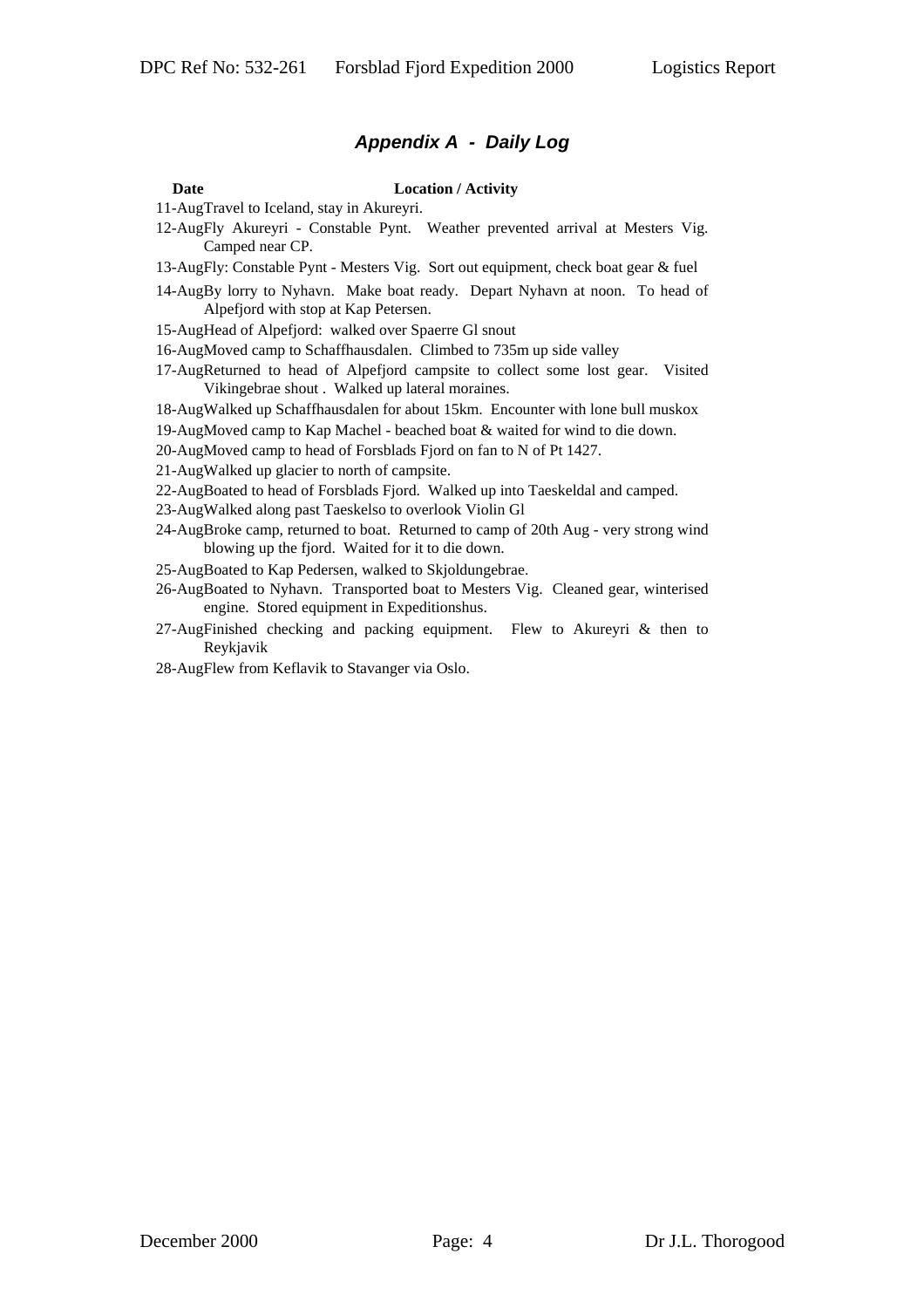# *Appendix B - Weather Observations*

|           | Date TimeLocation          | Elevatio Temp Baro<br>n |      |      | Wind                 | <b>Comments</b>                          |
|-----------|----------------------------|-------------------------|------|------|----------------------|------------------------------------------|
|           | 12-Aug 12:00Constable Pynt | Sea level               | 8.6  | 1007 | Calm                 | High overcast                            |
|           | 20:00Constable Pynt        | Sea level               | 8.0  | 1011 | Calm                 | Rain - high overcast                     |
| $13$ -Aug | 9:00Constable Pynt         | Sea level               | 8.0  | 1014 | 9/000                | Rain - high overcast - Sc030             |
|           | 17:00Mestersvig            | Sea level               | 8.5  | 1019 | 10/135               | Overcast $> 3000$ ft, clear              |
| $14$ -Aug | 9:00Mestersvig             | Sea level               | 7.0  | 1017 | Calm                 | Br alto strat, sunny                     |
|           | 21:00Alpefjord             | Sea level               | 7.8  | 1018 | 05/090               | Clear sky                                |
|           | 15-Aug 11:00Alpefjord      | Sea level               | 7.9  | 1024 | Calm                 | Clear sky                                |
|           | 18:00Alpefjord             | Sea level               | 8.9  | 1025 |                      | 05-10/090 Br high overcast               |
| $16$ -Aug | 9:00Alpefjord              | Sea level               | 8.0  | 1025 |                      | 05/180 Clear sky                         |
|           | 19:00Schaffhausdalen       | Sea level               | 10.1 | 1025 | 05-10/000 Clear sky  |                                          |
| $17-Aug$  | 9:00Schaffhausdalen        | Sea level               | 9.0  | 1024 | Calm                 | Thin, high overcast                      |
|           | 19:30Schaffhausdalen       | Sea level               | 11.3 | 1022 | Calm                 | 50% thin cirrus                          |
| $18-Aug$  | 9:00Schaffhausdalen        | Sea level               | 10.9 | 1021 |                      | $<$ 05/180 Clear sky                     |
|           | 18:30Schaffhausdalen       | Sea level               | 12.1 | 1013 |                      | $<$ 05/000 Clear sky                     |
| $19-Aug$  | 7:30Schaffhausdalen        | Sea level               | 13.4 | 1019 |                      | <05/000 Hazy - Sc cumulus 6000 ft        |
|           | 21:00Kap Michel            | Sea level               | 8.3  | 1021 |                      | <05/045 During day wind $15-25/045$      |
| $20-Aug$  | 6:30Kap Michel             | Sea level               | 8.9  | 1011 |                      | $<$ 05/090 Clear sky                     |
|           | 19:30Forsblads Camp        | Sea level               | 14.6 | 1010 | Calm                 | Br alto strat, sunny                     |
| $21$ -Aug | 7:30Forsblads Camp         | Sea level               | 11.1 | 1009 | Calm                 | Br alto strat                            |
|           | 19:00Forsblads Camp        | Sea level               | 9.7  | 1021 |                      | 05-10/090 5km vis, 600 ft cloud, rain    |
| $22$ -Aug | 9:00Forsblads Camp         | Sea level               | 7.0  | 1018 | Calm                 | Recent rain, overcast, br 2000 ft        |
|           | 18:00Taeskeldal            | 660 m                   | 9.7  | 1014 | 05-10/225 Clear sky  |                                          |
| $23$ -Aug | 9:00Taeskeldal             | 660 m                   | 6.0  | 1007 | 10-15/225 Clear sky  |                                          |
|           | 18:00Taeskeldal            | 660 m                   | 10.8 | 1005 |                      | 10-15/180 Cirrus during day, clear later |
| $24$ -Aug | 8:30Taeskeldal             | 660 m                   | 8.9  | 1004 | 05-10/225 Clear sky  |                                          |
|           | 14:00Forsblads Camp        | Sea level               | 7.8  | 1001 |                      | 20-25/090 Strong blow up fjord           |
|           | 19:30Forsblads Camp        | Sea level               | 7.8  | 1009 | 10-15/090 Overcast   |                                          |
| $25-Aug$  | 6:00Forsblads Camp         | Sea level               | 7.0  | 1003 | Calm                 | Overcast, light rain                     |
|           | 18:00Kap Pedersen          | Sea level               | 5.3  | 1006 |                      | 05-10/160 Overcast, clearing slowly      |
| $26$ -Aug | 7:00Kap Pedersen           | Sea level               | 4.9  | 1011 | Calm                 | Thin cirrus to SW                        |
|           | 18:00Mestersvig            | Sea level               | 6.0  | 1012 |                      | 05-10/160 Thin cirrus                    |
| $27-Aug$  | 9:00Mestersvig             | Sea level               | 6.0  | 1013 | $<$ 05/160 Sc cirrus |                                          |